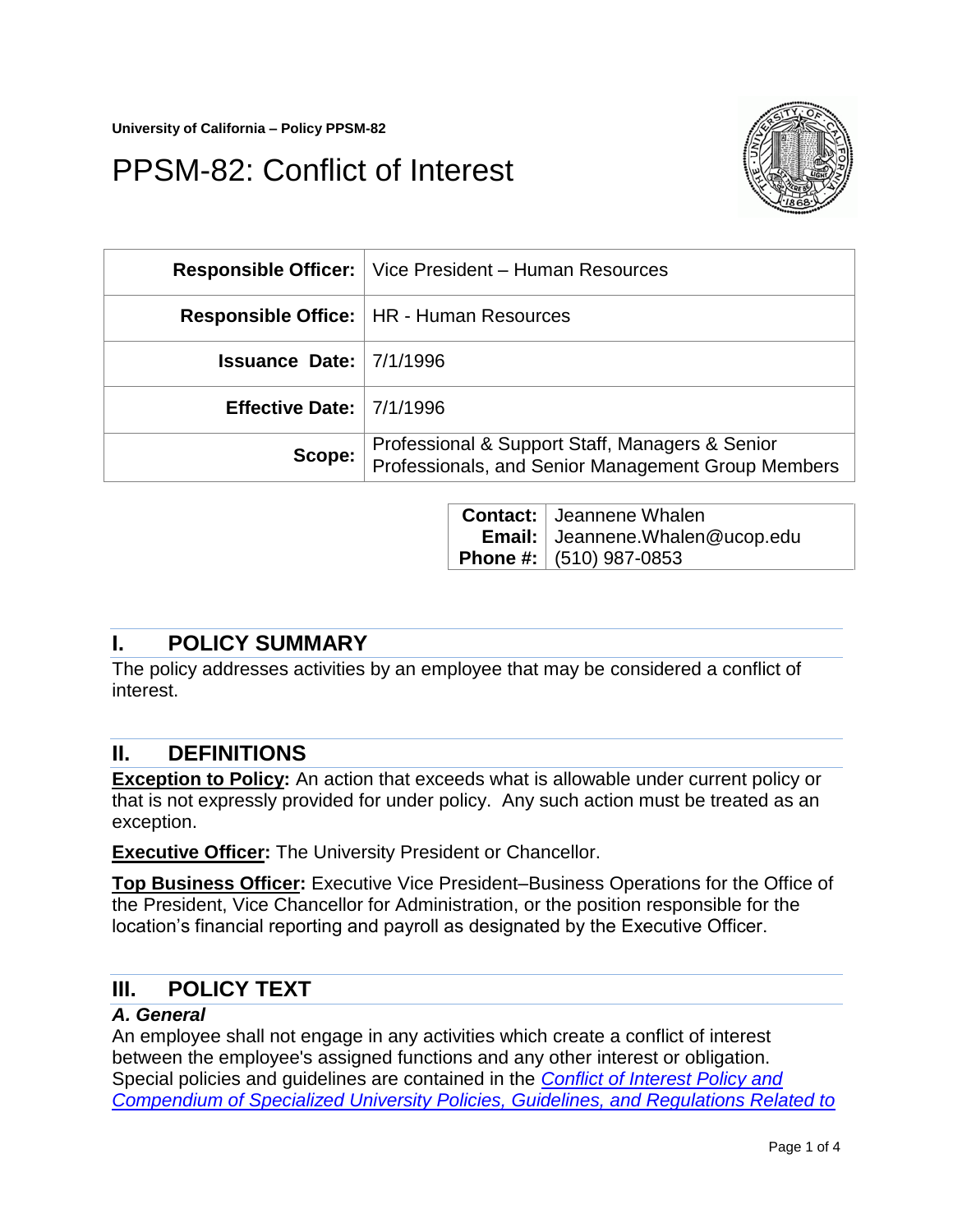*Conflict of Interest [\(Business and Finance Bulletin G-39\)](http://www.ucop.edu/ucophome/policies/bfb/g39.pdf)*. Listed below are summaries of some of the important policies set forth in the Compendium. Questions or requests for further information should be directed to the Conflict of Interest Coordinator designated by the Chancellor.

## *B. Performance of University Duties*

No one in the service of the University shall devote to private purposes any portion of time due the University nor shall any outside employment interfere with the performance of University duties.

## *C. Patents*

Inventions by an employee are subject to the University patent policy. Each employee is required to sign an agreement to assign inventions and patents to The Regents, except those resulting from permissible consulting activities without use of University resources.

## *D. Gifts*

An employee shall comply with the provisions of state and federal law and University policy governing the acceptance of gifts and gratuities. In addition, University officers and employees must avoid the appearance of favoritism in all of their dealings on behalf of the University. All University officers and employees are expected to act with integrity and good judgment and to recognize that the acceptance of personal gifts from those doing business or seeking to do business with the University, even when lawful, may give rise to legitimate concerns about favoritism depending on the circumstances. If a University officer or employee has any question regarding the propriety of a gift, disclosure of the gift or proposed gift should be made to supervisor or other appropriate University official for a determination of the proper course of action.

### *E. Financial Conflict of Interest*

An employee may not make or participate in the making of a decision if there exists a financial conflict of interest. An employee who has been identified as a "designated official" in the University's Conflict of Interest Codes shall file financial disclosure statements each year.

### *F. Employee-Vendor Relationships*

It is the policy of the University to separate the employee's University and private interest and to safeguard the University and employees from charges of favoritism in acquisition of goods and services. Goods or services shall not be purchased from an employee or near relative of the employee unless there is a specific determination that the goods or services are not available otherwise. University credit, purchasing power, and facilities shall be used for the purchase of goods and services that relate directly to University business and shall not be used to purchase material for individual or non-University activities.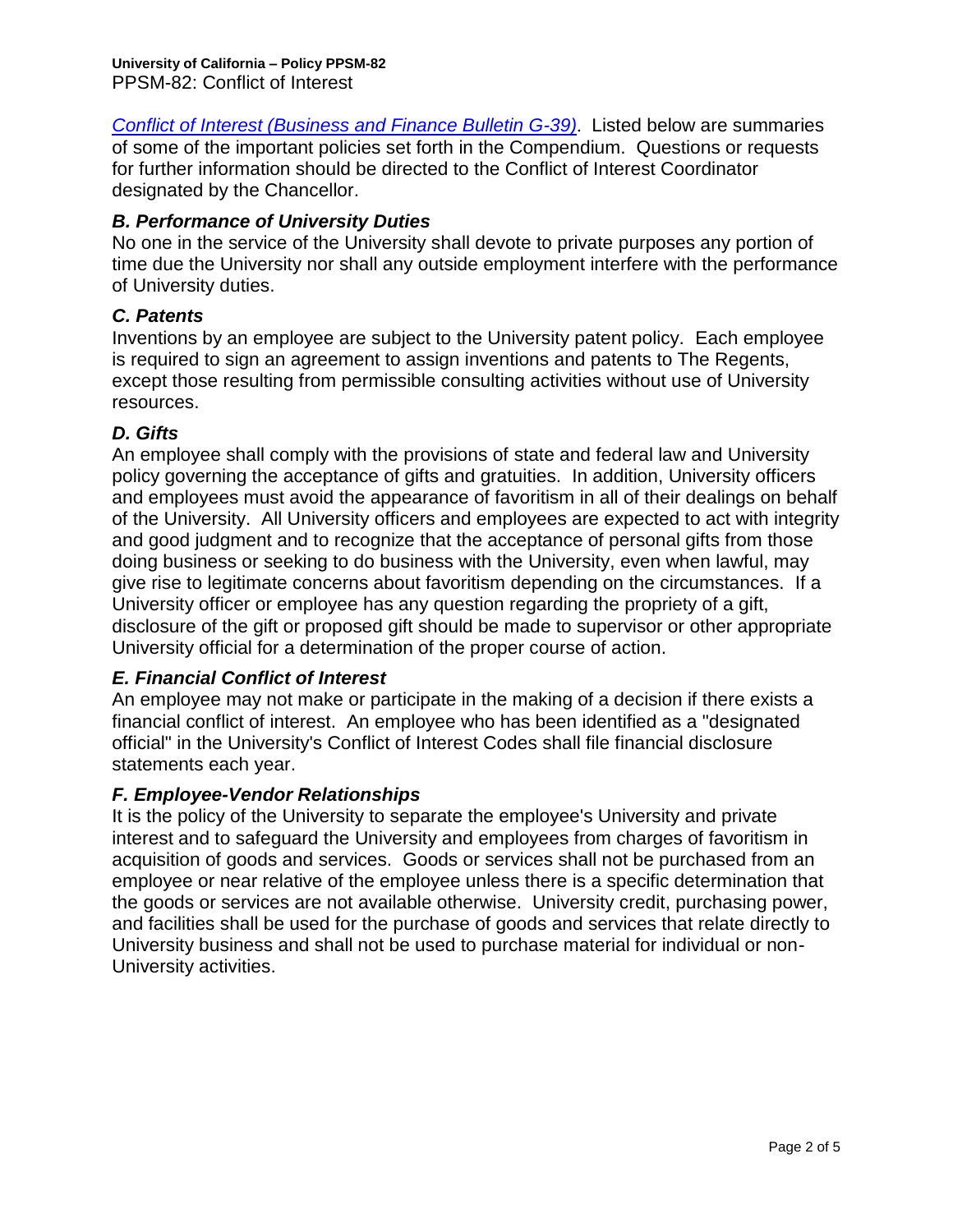## *G. Independent Consultants*

Proposals from independent consultants shall include the name and University position of any employee who holds a position of director, officer, partner, trustee, manager, or employee in the consultant organization. Selection of the independent consultant shall be made only on the basis of qualifications, resources, experience, needs of the University, and cost to the University. An employee who participates in a decision to select a consulting firm in which the employee holds a position must consider the disqualification requirements of the Political Reform Act of 1974. University policy regarding employee-vendor relationships applies to services as an independent consultant.

# **IV. COMPLIANCE / RESPONSIBILITIES**

### *A. Implementation of the Policy*

The Vice President–Human Resources is the Responsible Officer for this policy and has the authority to implement the policy. The Responsible Officer may apply appropriate interpretations to clarify the policy provided that the interpretations do not result in substantive changes to the underlying policy. The Chancellor is authorized to establish and is responsible for local procedures necessary to implement the policy.

#### *B. Revisions to the Policy*

The President is the Policy Approver and has the authority to approve policy revisions upon recommendation by the Vice President–Human Resources.

The Vice President–Human Resources has the authority to initiate revisions to the policy, consistent with approval authorities and applicable *Bylaws* and *Standing Orders*  of the Regents.

The Executive Vice President–Business Operations has the authority to ensure that policies are regularly reviewed, updated, and consistent with other governance policies.

### *C. Approval of Actions*

Actions within this policy must be approved in accordance with local procedures. Chancellors and the Vice President–Human Resources are authorized to determine responsibilities and authorities at secondary administrative levels in order to establish local procedures necessary to implement this policy.

All actions applicable to PPSM-covered staff employees who are not Senior Management Group members that exceed this policy, or that are not expressly provided for under any policy, must be approved by the Vice President–Human Resources.

#### *D. Compliance with the Policy*

The following roles are designated at each location to implement compliance monitoring responsibility for this policy:

The Top Business Officer and/or the Executive Officer at each location will designate the local management office to be responsible for the ongoing reporting of policy compliance.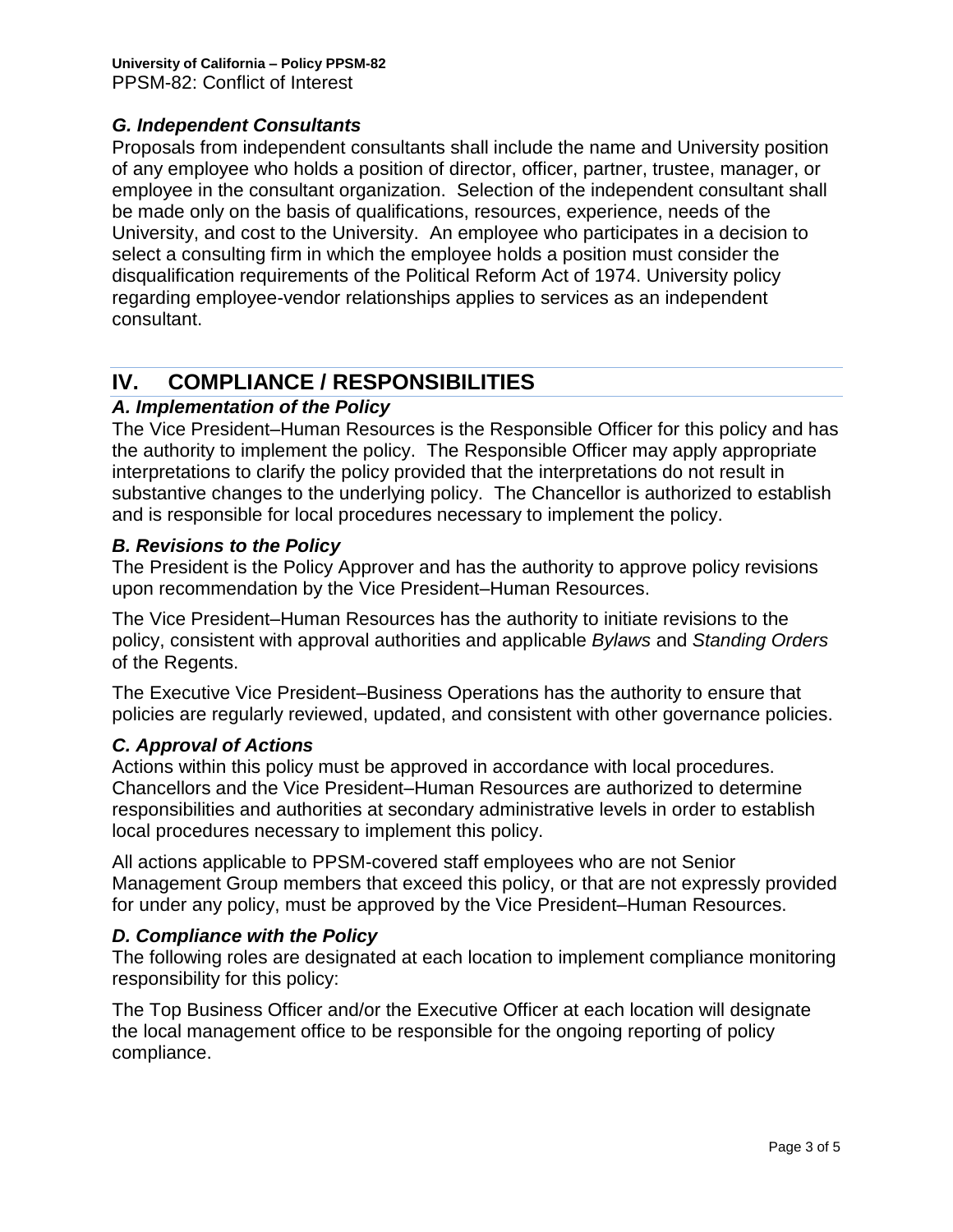The Executive Officer is accountable for monitoring and enforcing compliance mechanisms and ensuring that monitoring procedures and reporting capabilities are established.

The Vice President–Human Resources is accountable for reviewing the administration of this policy. The Director–HR Compliance may periodically monitor compliance to this policy.

## *E. Noncompliance with the Policy*

Noncompliance with the policy is handled in accordance with the Regents' *[Guidelines](http://atyourservice.ucop.edu/employees/policies_employee_labor_relations/corrective_guidelines.pdf)  [for Corrective Actions Related to Compensation Practices](http://atyourservice.ucop.edu/employees/policies_employee_labor_relations/corrective_guidelines.pdf)* and *[Guidelines for Resolution](http://atyourservice.ucop.edu/employees/policies_employee_labor_relations/resolution_guidlines.pdf)  [of Compensation and Personnel Issues Resulting from the Findings of Audits and](http://atyourservice.ucop.edu/employees/policies_employee_labor_relations/resolution_guidlines.pdf)  [Management Reviews](http://atyourservice.ucop.edu/employees/policies_employee_labor_relations/resolution_guidlines.pdf)*, and *[Personnel Policies for Staff Members 61, 62, 63, 64, 65,](http://atyourservice.ucop.edu/employees/policies_employee_labor_relations/personnel_policies/index.html)  [and 67](http://atyourservice.ucop.edu/employees/policies_employee_labor_relations/personnel_policies/index.html)* pertaining to disciplinary and separation matters.

# **V. PROCEDURES**

The Responsible Officer may develop procedures or other supplementary information to support the implementation of this policy. Such supporting documentation does not require the approval of the President.

# **VI. RELATED INFORMATION**

- *Business and Finance Bulletin [G-39, Conflict of Interest Policy and Compendium](http://www.ucop.edu/ucophome/policies/bfb/g39.pdf)  [of Specialized University Policies Guidelines, and Regulations Related to Conflict](http://www.ucop.edu/ucophome/policies/bfb/g39.pdf)  [of Interest](http://www.ucop.edu/ucophome/policies/bfb/g39.pdf)* (referenced in Section III.A. of this policy)
- *[Guidelines for Corrective Actions Related to Compensation Practices](http://atyourservice.ucop.edu/employees/policies_employee_labor_relations/corrective_guidelines.pdf)* (referenced in Section IV.E. of this policy)
- *[Guidelines for Resolution of Compensation and Personnel Issues Resulting from](http://atyourservice.ucop.edu/employees/policies_employee_labor_relations/resolution_guidlines.pdf)  [the Findings of Audits and Management Reviews](http://atyourservice.ucop.edu/employees/policies_employee_labor_relations/resolution_guidlines.pdf)* (referenced in Section IV.E. of this policy)
- *[Personnel Policies for Staff Members 61, 62, 63, 64, 65, and 67](http://atyourservice.ucop.edu/employees/policies_employee_labor_relations/personnel_policies/index.html)* (referenced in Section IV.E. of this policy)

## **VII. FREQUENTLY ASKED QUESTIONS**

Not applicable.

## **VIII. REVISION HISTORY**

Reference to rescinded policy *Policy and Guidelines Regarding Acceptance of Gifts and Gratuities Under California's Political Reform Act* removed July 12, 2013.

This policy was reformatted into the standard University of California policy template effective July 1, 2012.